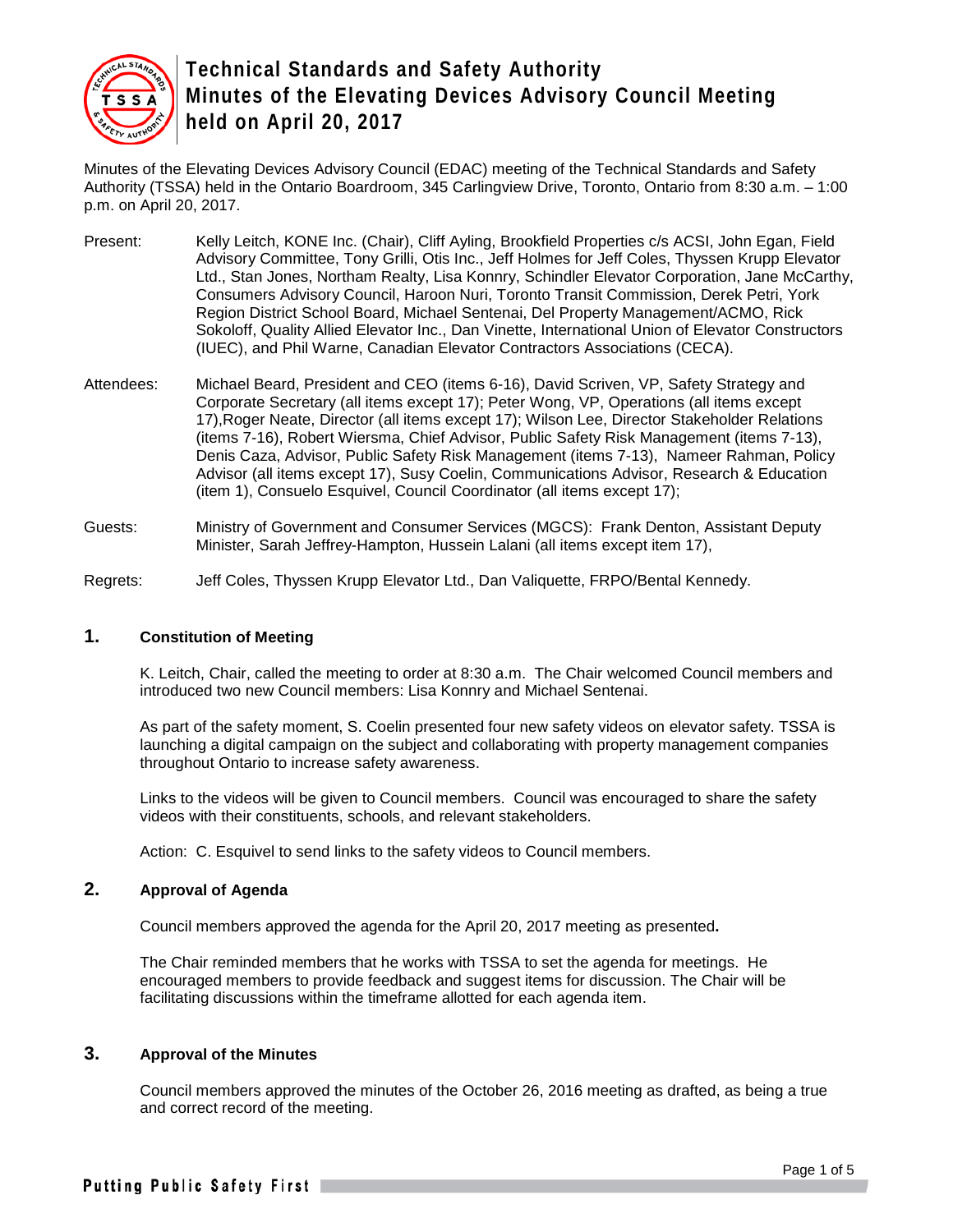

## **4. Review Action Items from Last Meeting**

R. Neate noted that all highlighted action items were completed.

## **5. TSSA President and CEO's Report**

Members had received a report from the President and CEO regarding TSSA's key activities over the current quarter (January to May 2017), which was treated as read.

P. Wong presented on behalf of M. Beard. He highlighted 20/20, a business transformation program to enhance organizational efficiency and business processes, in particular addressing data architecture and developing business intelligence. A consultant has been recruited. Program completion for core functionalities is targeted for November 2018.

## **6. TSSA Strategic Plan**

D. Scriven referred to the presentation slides before Council which were shared with members in advance. The Plan is an evolutionary document as opposed to revolutionary. He described the features of a Modern Regulator namely, being collaborative, informed, innovative, effective and transparent, and gave examples of how these will be accomplished. TSSA will adopt these attributes in order to be a credible regulator.

D. Scriven referred to the slide outlining the Plan at a Glance, noting an updated purpose and vision statement. He provided illustrations of the two Foundational Enablers: engaging people and effective teams; having a solid operational foundation and three Strategic Goals: modernized regulatory framework, safety awareness and active compliance, and service excellence. A final Strategic Plan and supporting Business Plan for fiscal year 2018 will be ready by end of July 2017.

When asked whether TSSA staff are engaged in strategy planning, D. Scriven confirmed that staff had a hand in developing the Plan. He asked that Council provide feedback to TSSA in this important effort.

### **7. Ministry of Government and Consumer Services (MGCS) Update**

As part of the advanced materials for this meeting, Council received a report from MGCS, which was treated as read.

F. Denton spoke about a Private Members Bill (PMB) under consideration by Queen's Park. The Bill is not an Ontario government initiative; instead it originated from Han Dong, MPP, who is championing the needs of Ontarians for safe and reliable elevator service. It is of particular concern to Han Dong's constituents in downtown Toronto. The location has one of the highest concentration of condominiums in the world. The media has also recently featured elevator issues, with a focus on maintenance and availability.

The topic was discussed at length. Some of the comments are as follows:

- The Bill's first and second readings occurred on March 22 and April 13. There is support from all three political parties (Liberals, Conservatives, NDP). The Bill will now work its way up to the Standing Committee on Regulations.
- TSSA is responsible for safety compliance but not for reliability of elevator service.
- Elevator maintenance is a contractual arrangement between owner and contractor. As such, service may fall under the Consumer Protection Act.
- The PMB calls for a mandatory repair of elevators within 14 days, which is a matter of concern to some Council members; some feeling it is too long and arbitrary.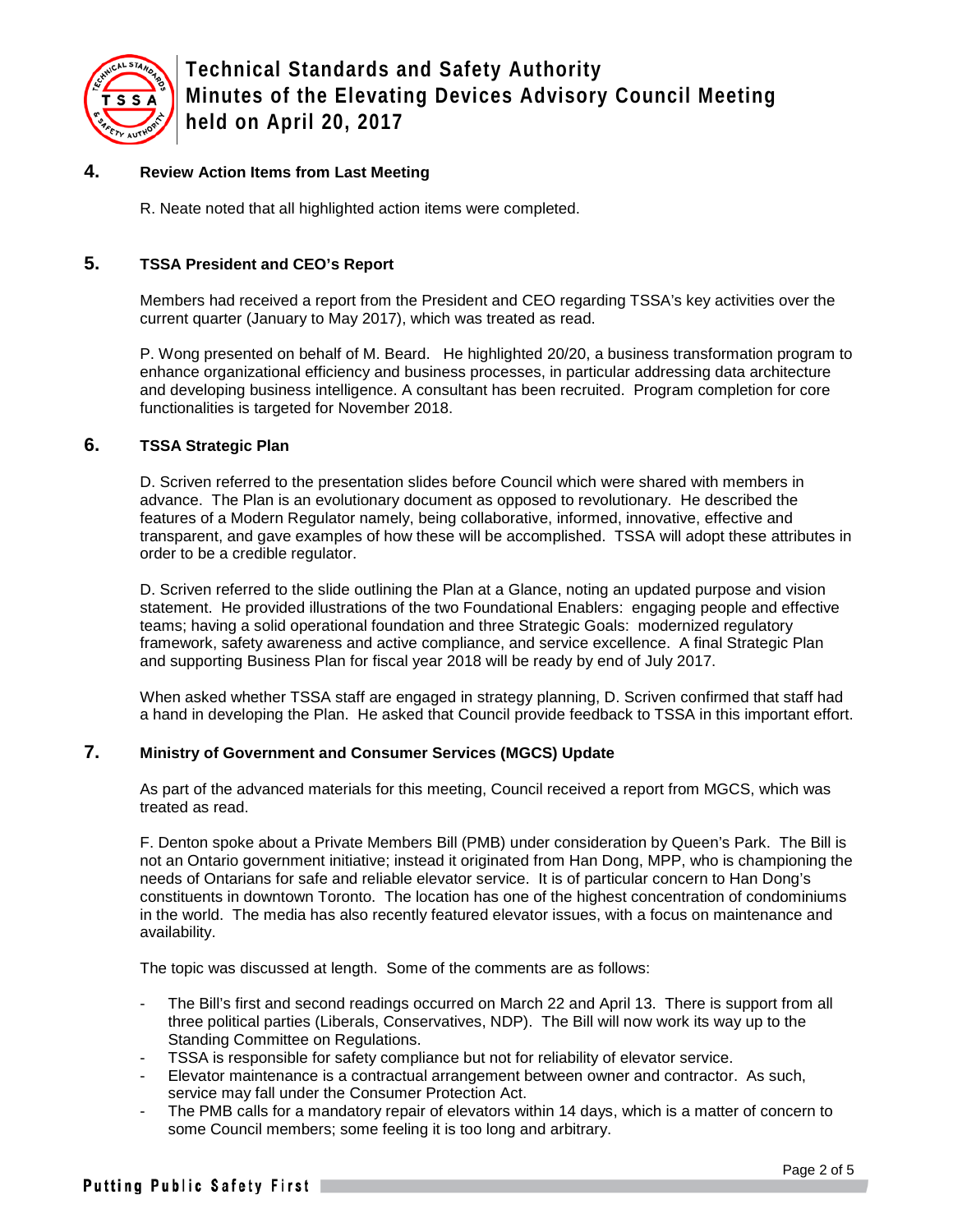

- Council had different opinions of whether labour and the availability of replacement parts are factors of compliance with the PMB.
- Does it require appropriate elevator capacity in a recent building? With the boom in condominium construction, particularly in Toronto, there was a general sense that many buildings did not have sufficient capacity. In addition, there was general agreement that this should be addressed in future building approvals.
- There are not enough skilled labour for special elevator components. This comment was refuted by a member who said that there are currently 278 unemployed or underemployed trained mechanics in Ontario.
- This is a complex problem given the relationships between owners, contractors and insurance companies.
- The focus should be on the most vulnerable sector, i.e. long-term care homes and hospitals.
- Public perception of the elevator industry has to be improved.
- Additional data from industry would be helpful in assessing this issue.
- Concerns expressed that the issue has arisen through anecdotal evidence only for example data to support trend of entrapments was not supported by several Council members.
- Impact of the PMB in its present form would increase costs to all building owners and all tenants while trying to address a small fraction of elevators that are down for extended times.

W. Lee clarified that TSSA advocates for public safety, but not for the industry. As such, Council will have the responsibility of educating government regarding its non-safety related concerns.

The Government of Ontario had directed TSSA to conduct a study on Elevator Availability in Ontario, recognizing that TSSA's responsibility is that of safety. TSSA, in response, issued an RFP for a study on availability, specifically looking at the following issues:

- Availability of elevators in residential and institutional (e.g. retirement homes, care and care treatment facilities, hospitals) buildings in Ontario, with the goal of measuring/assessing availability
- Identify the drivers of availability and root causes of problems
- Identify and analyze possible links between elevator safety, maintenance/compliance and availability
- Provide regulatory and non-regulatory options to address the issue of elevator availability (recommendations can apply to municipal, provincial and federal entities)

**Action**: C. Esquivel to post the link of the RFP on the Advisory Council portal.

#### **8. Compliance Strategy Update**

R. Wiersma presented the state of safety measures and elevator occurrences for the first quarter of FY 2017.

R. Neate said that it was disappointing to note a 23% compliance rate. He reported that there are some contractors demonstrating responsiveness when concerns are brought to their attention, whereas there are some companies that have not improved their approach. As compliance rates overall are declining, the Statutory Director noted that he has commenced taking enforcement action, including adding restrictions to a contractor's licence and posting this information on TSSA's website.

A number of questions were responded to by R. Neate and R. Wiersma.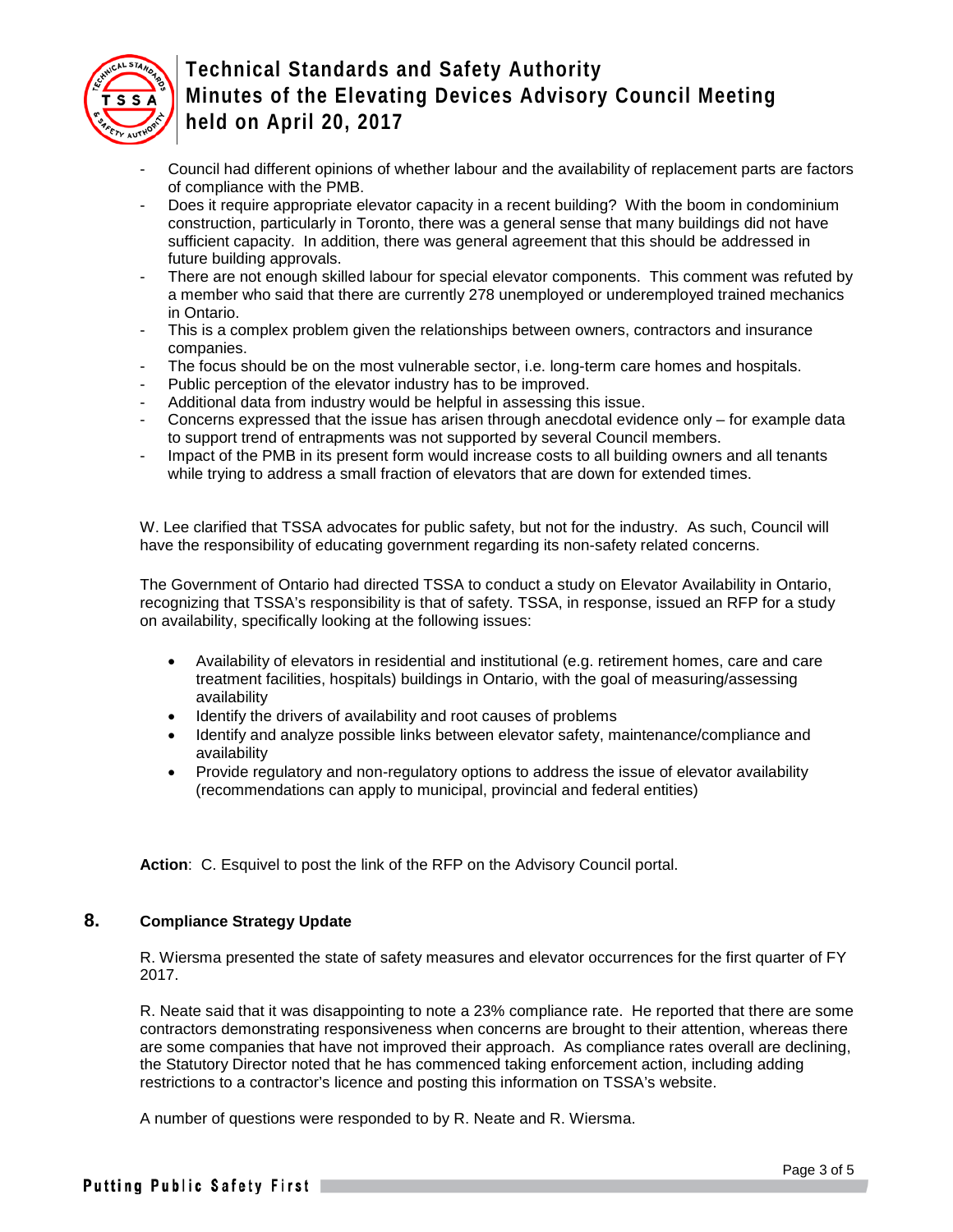

Categories are according to risk level. Next TSSA is required to enforce compliance with the adopted codes and standards. It was noted that if members believe that the code provisions no longer have a safety element, efforts should be taken to engage the code committee to remove such provisions.

**Action:** R. Neate to share applicable compliance data with any contractor on request.

## **9. Priority Issues Discussion – Communication with Owners and Managers**

R. Neate referred to communications between owners and managers.

TSSA spoke about risk management at a school board conference.

#### **10. Media Data Request**

W. Lee provided an update on the formal request for data from the Toronto Star's Investigative Unit. Data on names and status of certificate holders, and names of registered contractors (excluding compliance information) has been shared with the "Toronto Star." The data was carefully vetted by the Legal Department to follow privacy issues and transparency. W. Lee clarified that this was a one-time undertaking by TSSA. In the future, any requests will no longer be free-of-charge.

The data will be posted on the website on April 21.

M. Beard said that TSSA expects that as part of the 20/20 Business Transformation project, a platform will be designed to make this type of information accessible to the public in the future.

**Action:** C. Esquivel to ensure links to the data are posted on the portal.

## **11. Update on the Electronic Log Book and Q.R. Codes**

R. Neate provided an update on a proposed electronic log book and described how it would work. Similar to QR codes used in sales merchandising, and with the use of smartphones, contractors will have the ability to read and update the status of maintenance on-the-spot. TSSA has begun to lay out the framework for this idea.

M. Beard thinks that it will take 2-3 years for the idea to come to fruition. Plans call for putting up the logbook on the TSSA portal.

Council expressed general support for use of electronic logs and communication of technical data based on the company's design. However, they were of the opinion that completion of routines not be submitted directly by the technician to TSSA. To consider this matter in greater detail, a sub-committee of the Council will be organized.

**Action:** Council members to form a sub-committee and enlist ideas.

## **12. Field Advisory Committee (FAC) Update**

J. Egan provided feedback to Council. The FAC met on April 10, 2017. The meeting was well attended with 21 participants. The meeting focused on the following updates:

- CAD code A17.1/B44-2016 will be adopted by late 2017
- New 2017 pre-inspection checklist changes
- Means to know if non-adjustable brakes are replaced